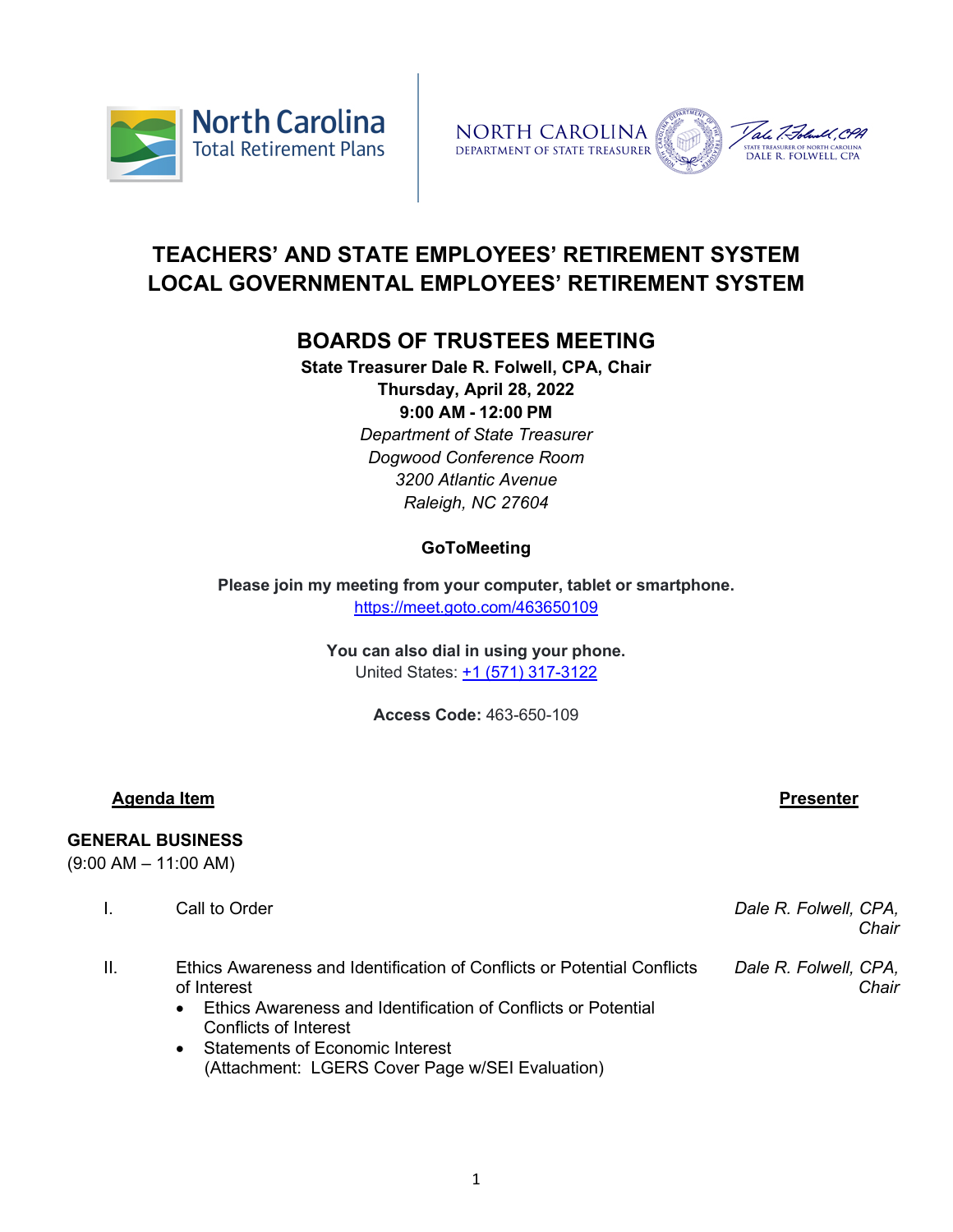- III. Teachers' and State Employees' Retirement System Minutes from the January 27, 2022, Board of Trustees' Meeting (Attachment: 1/27/22 TSERS BOT Minutes) *ACTION REQUIRED:* **Approval of Minutes by State Board**
- IV. Local Governmental Employees' Retirement System Minutes from the January 27 2022, Board of Trustees' Meeting (Attachment: 1/27/22 LGERS BOT Minutes) *ACTION REQUIRED:* **Approval of Minutes by Local Board**
- V. Designation of Consulting Actuary (Attachment: Designation of Consulting Actuary) *ACTION REQUIRED:* **Designation by State Board** *ACTION REQUIRED:* **Designation by Local Board**
- VI. Update on Actuarial Transition (Attachment: Actuarial Transition Update)
- VII. Operations, Member Services and Compliance Updates (Attachment: Operations Update)

*Dale R. Folwell, CPA, Chair*

*Dale R. Folwell, CPA, Chair*

> *Patrick Kinlaw, Director of Policy, Planning & Compliance*

*Tonya Manning, FSA Michael Ribble, FSA Elizabeth Wiley, FSA Buck Global LLC*

*Rick Lopez, Director of Operations*

> *Tonya Bass, Director of Member Services*

*Patrick Kinlaw, Director of Policy, Planning & Compliance*

*Legislative Liaison*

*IAC Member* 

*Timothy M. Melton, RSD Attorney*

- VIII. Legislative Update *Sam Watts,*
- IX. Update on the Investment Advisory Committee (IAC) Meetings *Greg Patterson,*
- X. Recommended Decennial Administrative Code Updates (Attachment: Summary of Rules Proposal) (Attachment: Proposal and Analysis) *ACTION REQUIRED:* **Approval of Rules Proposal by State Board** *ACTION REQUIRED:* **Approval of Rules Proposal by Local Board**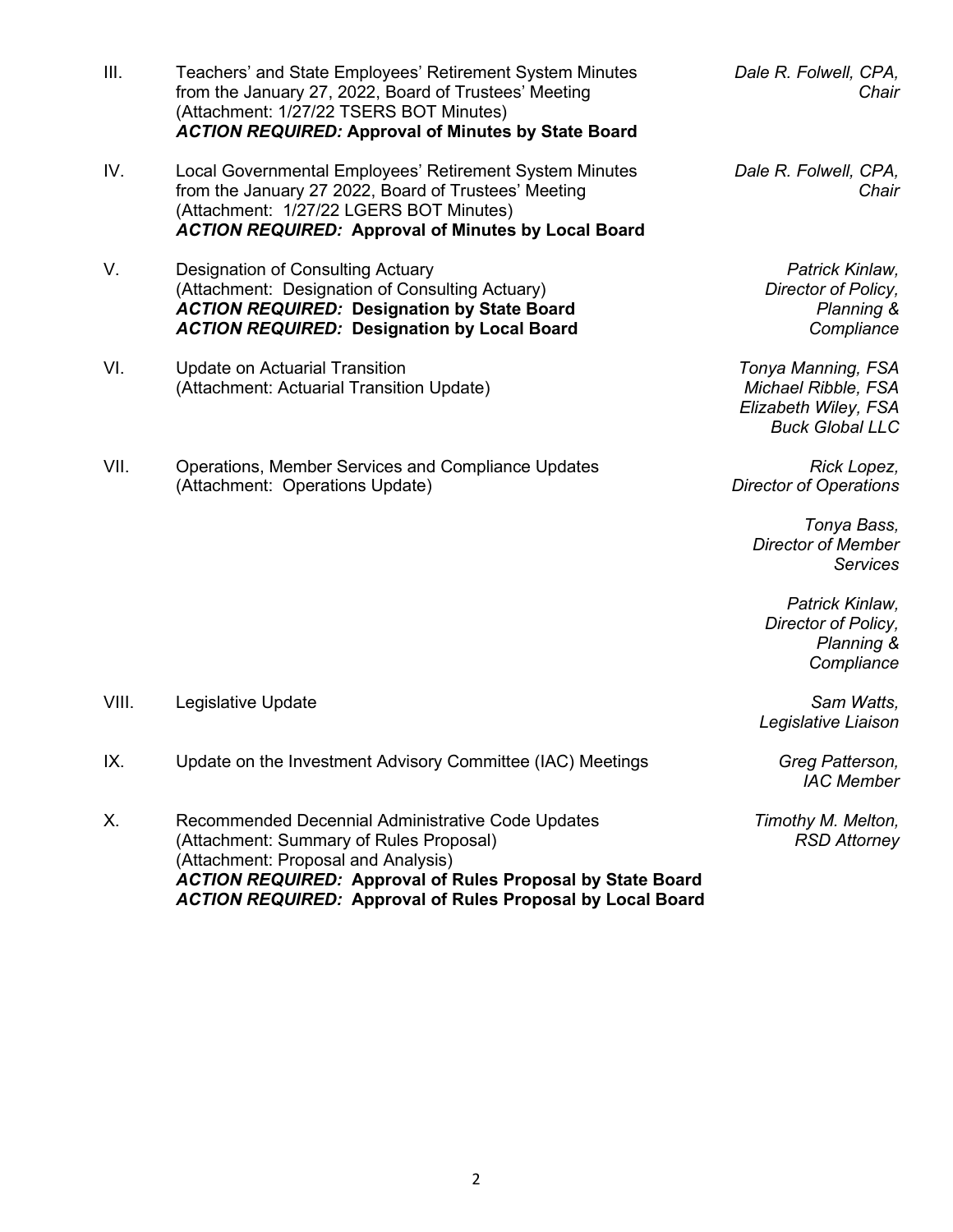#### **LOCAL SYSTEM**

(11:00 AM – 11:30 AM)

XI. Applications of Qualified Political Subdivisions of the State to Become Participating Employers with the Local Governmental Employees' Retirement System (Attachment: Summary of Applications) *ACTION REQUIRED:* **Approval by Local Board** 1. Foothills Regional Airport Authority 2. Town of Stokesdale 3. Monroe-Union County EDC

XII. Firefighters' and Rescue Squad Workers' Advisory Panel Reappointment Recommendation (Attachment: Fire Rescue Advisory Panel Memo) *ACTION REQUIRED:* **Reappoint Fire and Rescue Advisory Panel Members by Local Board**

**STATE & LOCAL SYSTEMS**

(11:30 AM – 12:00 PM)

- XIII. Annual Report on Supplemental Retiree Insurance (Attachment: Annual Report on Supplemental Insurance Memo) *ACTION REQUIRED:* **Vote to accept report by State Board** *ACTION REQUIRED:* **Vote to accept report by Local Board**
- XIV. Inactive Employers Reports under G.S. 135-5.5 and G.S. 128- 23.1 (Attachment: Annual Report to State & Local Board) *ACTION REQUIRED:* **Vote to accept report by State Board** *ACTION REQUIRED:* **Vote to accept report by Local Board**

*Thomas G. Causey, Executive Director*

*Patrick Kinlaw,Director of Policy, Planning & Compliance*

#### **OTHER**

**PUBLIC COMMENTS**

**BOARDS OF TRUSTEES COMMENTS**

**STATE & LOCAL SYSTEM ADJOURNMENT (12:00 PM)**

**APPENDIX:** 

- **1. LGERS ECRSP**
- **2. GRS Actuarial Audit Phase 2 Report**

*Thomas G. Causey, Executive Director*